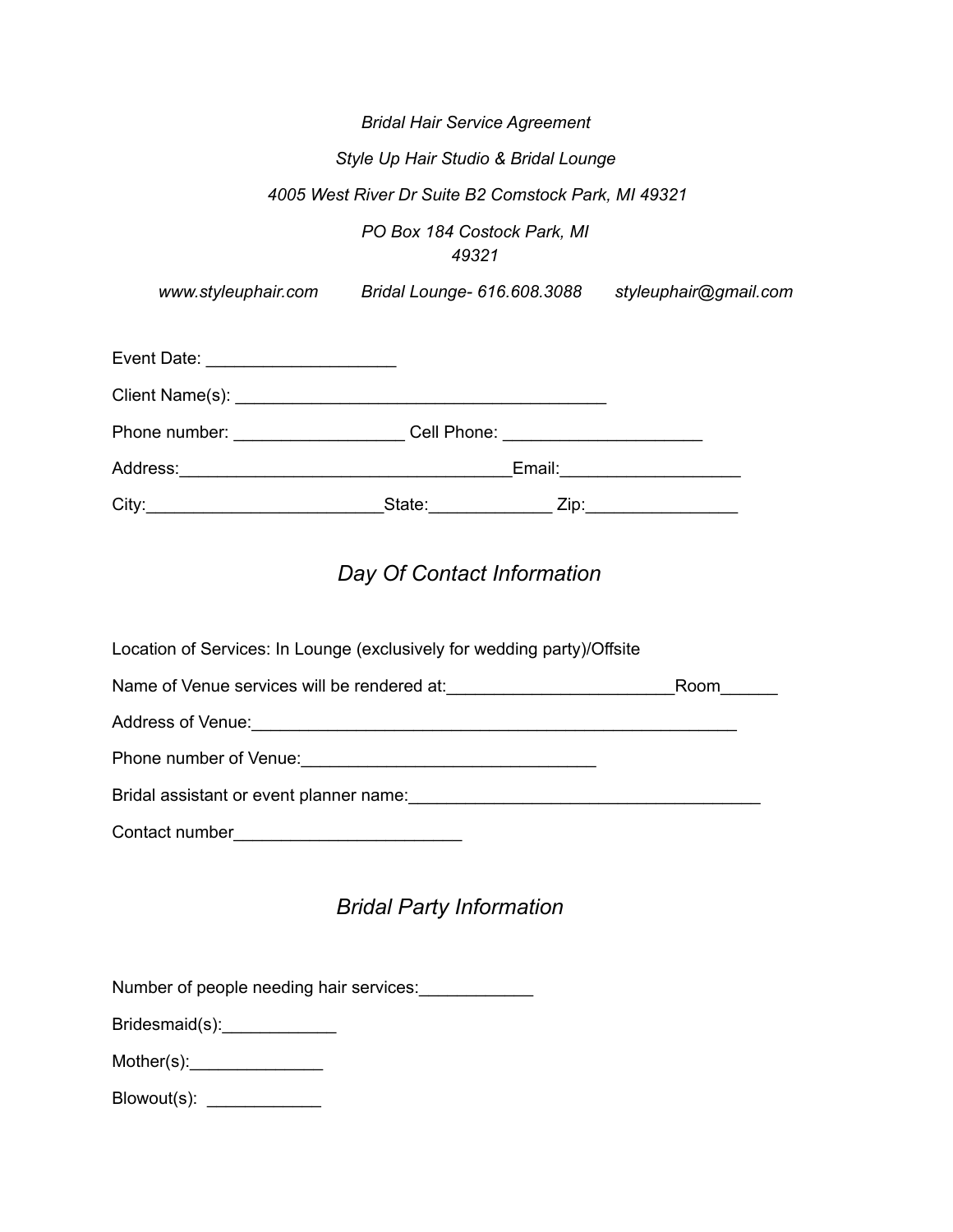Junior Bridesmaid(s):\_\_\_\_\_\_\_\_\_\_\_\_\_

Flower Girl(s):

Start Time: (designated by style up hair studio & Bridal Lounge)

|                      | Time you would like your party to be finished by: |       |
|----------------------|---------------------------------------------------|-------|
| Name of photographer |                                                   | Phone |

### T E R M S & C O N D I T I O N S

1. Services. Services will be provided by staff or contractors of Alana Saindon Hair LLC ("Style Up Hair Studio & Bridal Lounge") as determined by the management of Style Up Hair Studio in its sole discretion. Style Up Hair Studio & Bridal Lounge will only be required to provide the services it agrees to in writing, although it will make a reasonable effort to accommodate reasonable requests. Under no circumstance is Style Up Hair Studio & Bridal Lounge required to provide any products or equipment other than its standard equipment for hair service. Style Up Hair Studio & Bridal Lounge may, but is not required to provide products for purchase, which will be sold according to Style Up Hair Studio & Bridal Lounge pricing in its sole discretion.

2. Pricing. Client agrees to pay for all services provided by Style Up Hair Studio & Bridal Lounge in relation to this Agreement as follows:

a. Bridal Trial is \$95 (Up to 2 hours of time) Conducted at Style Up Hair Studio & Bridal Lounge, located at 4005 West River Dr Suite B2, Comstock Park, MI 49321, unless agreed upon by both parties that another location would be more accommodating. (Below travel fee would apply). At a minimum, 1 trial run is recommended, however 2 trial runs prior to the wedding date is strongly recommended. An Additional Trial fee of \$50.00 \*See note below

b. Day of event on location service pricing is as follows

I.Bride \$95

ii. Bridesmaids/Mothers/Others \$70 An extra \$20 for installation or styling of extensions.

Extension policy: While we happily service clients with extensions, Style up Hair studio & Bridal Lounge is not responsible for extensions that come loose or are damaged during the wash or blowout. We recognize that extensions are expensive and delicate; we will be as careful as possible in handling them, however we simply cannot assume responsibility if they come out or are damaged as a result of a Bridal Lounge service.

iii. Blowout \$50.00

iiii. Junior Bridesmaids (10-15) \$70.00

iiiii. Flower Girl (under 9)Anyone with very short hair just needing a curling iron set \$45.00

c. These prices include working with and placing all hair attachments and veil (client provides).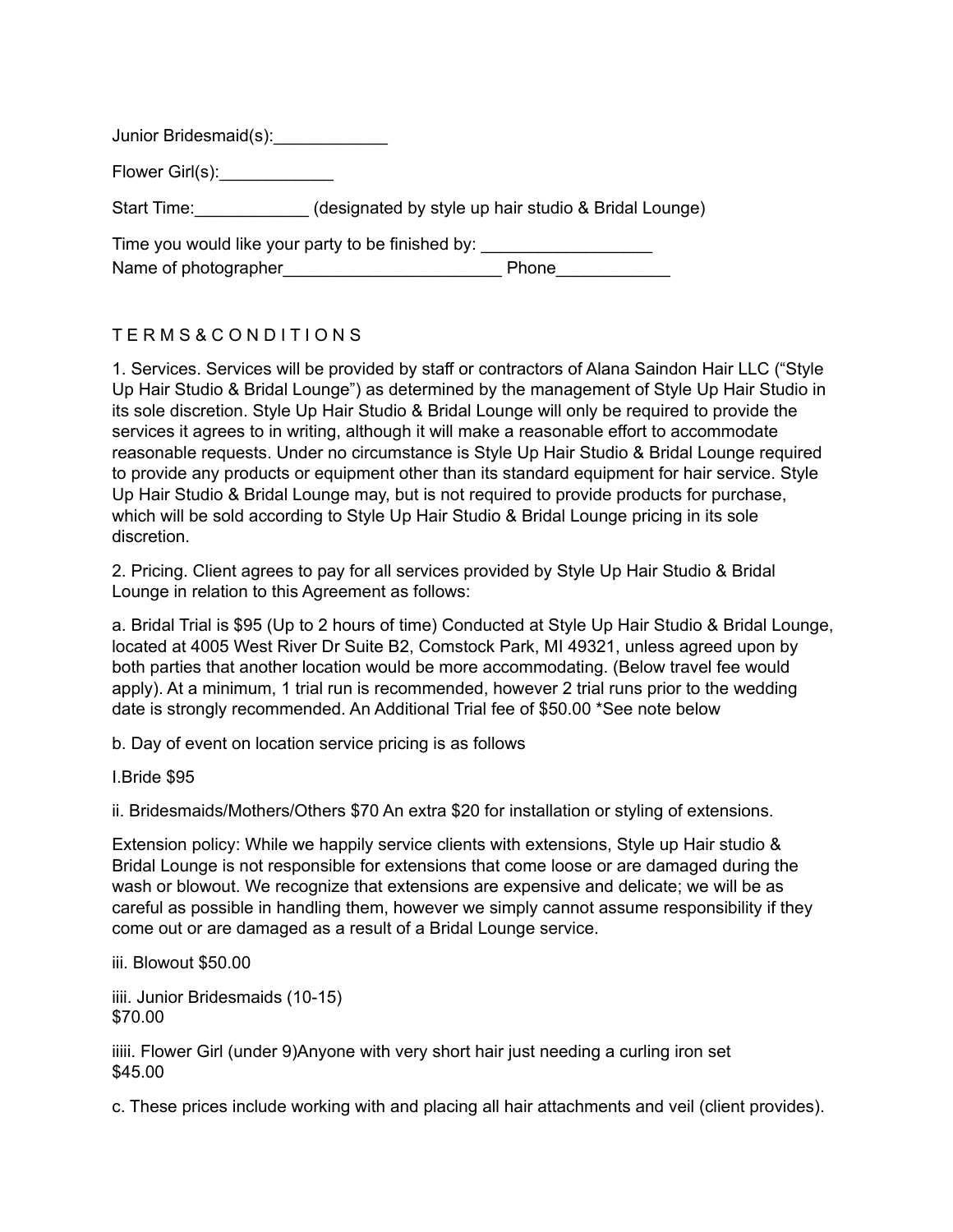d. For Bridal Lounge services. Exclusive access to Bridal Lounge with parties of 3 or more a \$75.00 Daily fee. Bridal Lounge access includes;

i. Water and coffee supplied by Style Up Hair Studio, access to a brunch bar to set up food and beverages, mirrors, hooks for hanging dresses, seating areas, as well as a changing space.

ii. Paraffin Hand Treatments, \$15.00.

e. For locations further than 30 miles from the above address, a \$.75 per mile travel fee will be charged for all mileage traveled. Travel fees will not be charged for locations within 30 miles of Style Up Hair Studio. The client is responsible for any parking fees at the venue and will be charged accordingly. The Client is solely responsible to make arrangements for and pay all costs relating to any out-of-state flight/hotel accommodations required by this Agreement.

f. Payment is due upon completion of hair services. Note-A \$50 fee applies to all returned checks.

g. Specialty time frames- If the allocated time for the production does not allow for all services to be completed solely by Style Up Hair Studio & Bridal Lounge and an assistant is required due to limited timing, an additional fee of \$100 per assistant will apply. This will be discussed and agreed upon between the client and Style Up Hair Studio & Bridal Lounge when the final count and time frames are decided. (Typically only 1 assistant is needed for parties up to 10 with a 5 hour timeframe.)

h. There will be a 3% charge for use of credit cards.

i. Gratuity is not added to these services.

3. Responsibility for all Fees. Client is personally responsible to pay all amounts due and owing with relation to this Agreement, regardless of other persons receiving services.

Deposit: A \$75.00 non refundable deposit is required to reserve our services for the date. The \$75.00 will be applied to the total balance due or will be surrendered to Style Up Hair Studio & Bridal Lounge upon a cancellation.

a. Cancellation policy:

● 30 day or more before event: the deposit will be forfeited but there will be no

additional charges.

● Less than 30 days before event: the deposit will be forfeited and the full amount

of service's will be charged.

● No show/missed appointment: the deposit will be forfeited and full amount of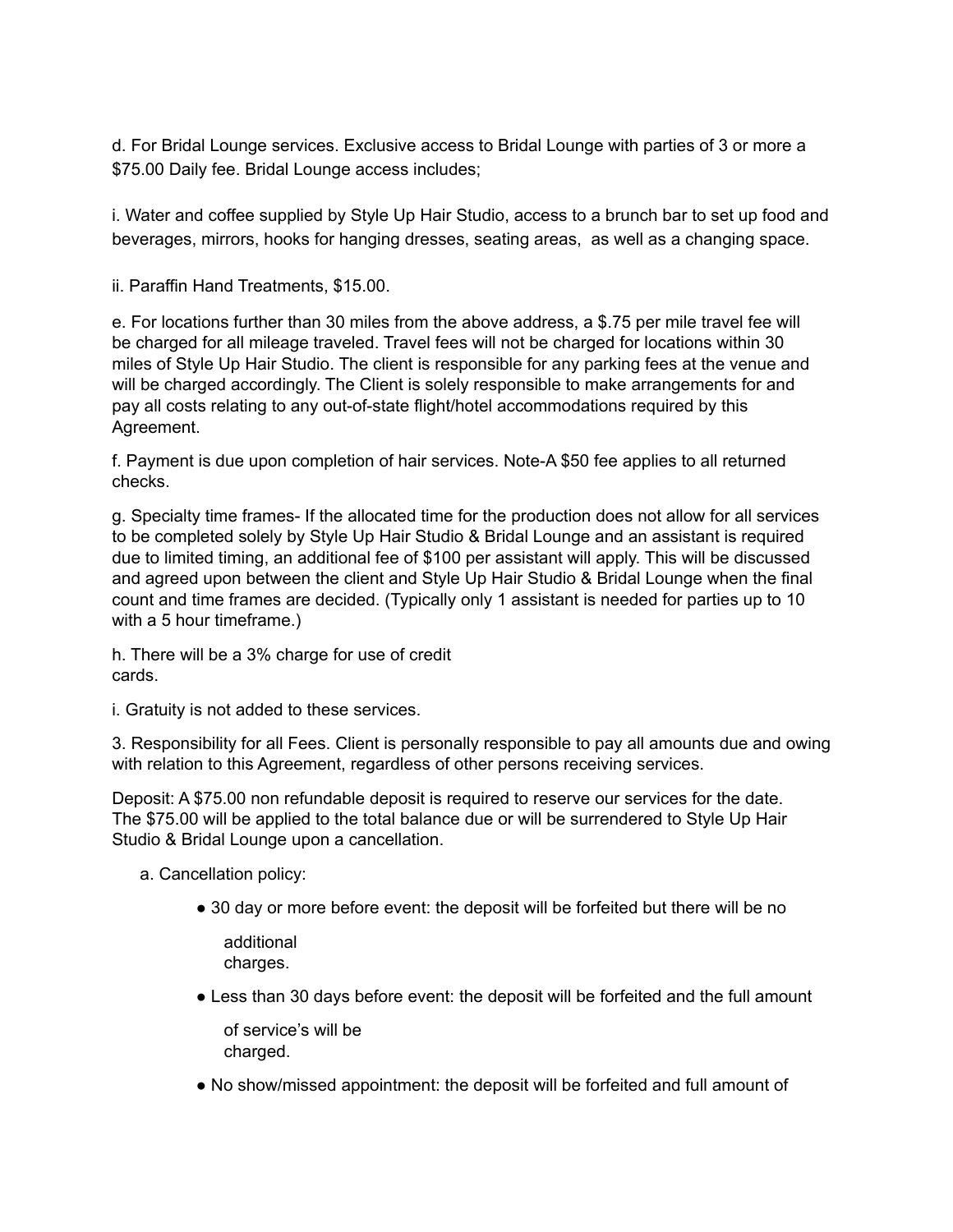#### services will be charged.

4. Hold Harmless. Client agrees to defend and hold Style Up Hair Studio & Bridal Lounge and/or its employees, agents, and contractors harmless from all liability connected with hairstyling services rendered in relation to this Agreement and client further agrees that all services are accepted as rendered.

5. Persons to Whom Services are Provided. The Client must, upon reserving the date, provide an estimate of the total number of persons receiving hair services. This is to ensure appropriate staffing to accommodate your party in a timely manner. 30 days prior to your event date a final count will be requested, which will be binding for payment on the date of your event. On the day of the event, if there are additional people that would like services but were not included in the final count, we will do our best to accommodate them at prices consistent with this Agreement, but we will not be required to accommodate any person not included in the final count. Style Up Hair Studio & Bridal Lounge reserves the right to refuse service to anyone for any reason at the sole discretion of Style Up Hair Studio & Bridal Lounge. Style Up Hair Studio & Bridal Lounge requires clean, Dry, Non-flat ironed hair. If these directions and or our professional advice are not taken, style up hair studio & Bridal Lounge is not responsible if the style does not last the entire event or if you are late due to us having to unexpectedly wash and or blow dry hair. Additional fee may apply for shampoo and or blow dry.

i. Style Up Hair Studio & Bridal Lounge reserves the right for additional charges being applied if stylists stay on site after services are done.

ii.Style Up Hair Studio & Bridal Lounge reserves the right to add additional charges for any down time during service time allotted.

6. Photo release. Style Up Hair Studio & Bridal Lounge is always growing its portfolio. Style Up Bridal Lounge will contact the bridal party after the wedding to ask for release of a few photos to be added to the portfolio and or website If agreed upon by the wedding party.

7. Holiday Event. An additional \$150 Fee will be charged for the following holidays and weekend of holidays: Easter, Memorial Day, Fourth of July, Labor Day, Thanksgiving, Christmas/Eve, New Years/Eve.

8.Before and After Hour Show Time. An additional \$100 fee is applicable when Style Up Hair Studio & Bridal Lounge is required to arrive before 7:00am and after 5:00pm on the day of the event.

9. Use of the Bridal Lounge is provided by Style Up hair Studio & Bridal Lounge. Partie has permission to use the Bridal Lounge area. The Bridal Lounge area provides, Coffee, water, buffet stand, seating, Hanging space for dresses, mirrors, Restroom, Speaker for personal music or salon music, Changing space. At no time is equipment of stylist or style up hair studio & Bridal Lounge permitted to be used.

10. Waiver. Any party's failure to insist on compliance or enforcement of any provision of this Agreement will not affect its validity or enforceability or constitute a waiver of future enforcement of that provision or of any other provision of this Agreement.

11. Counterparts and Facsimile Signatures. This Agreement may be signed in any number of counterparts with the same effect as if the signature on each counterpart were on the same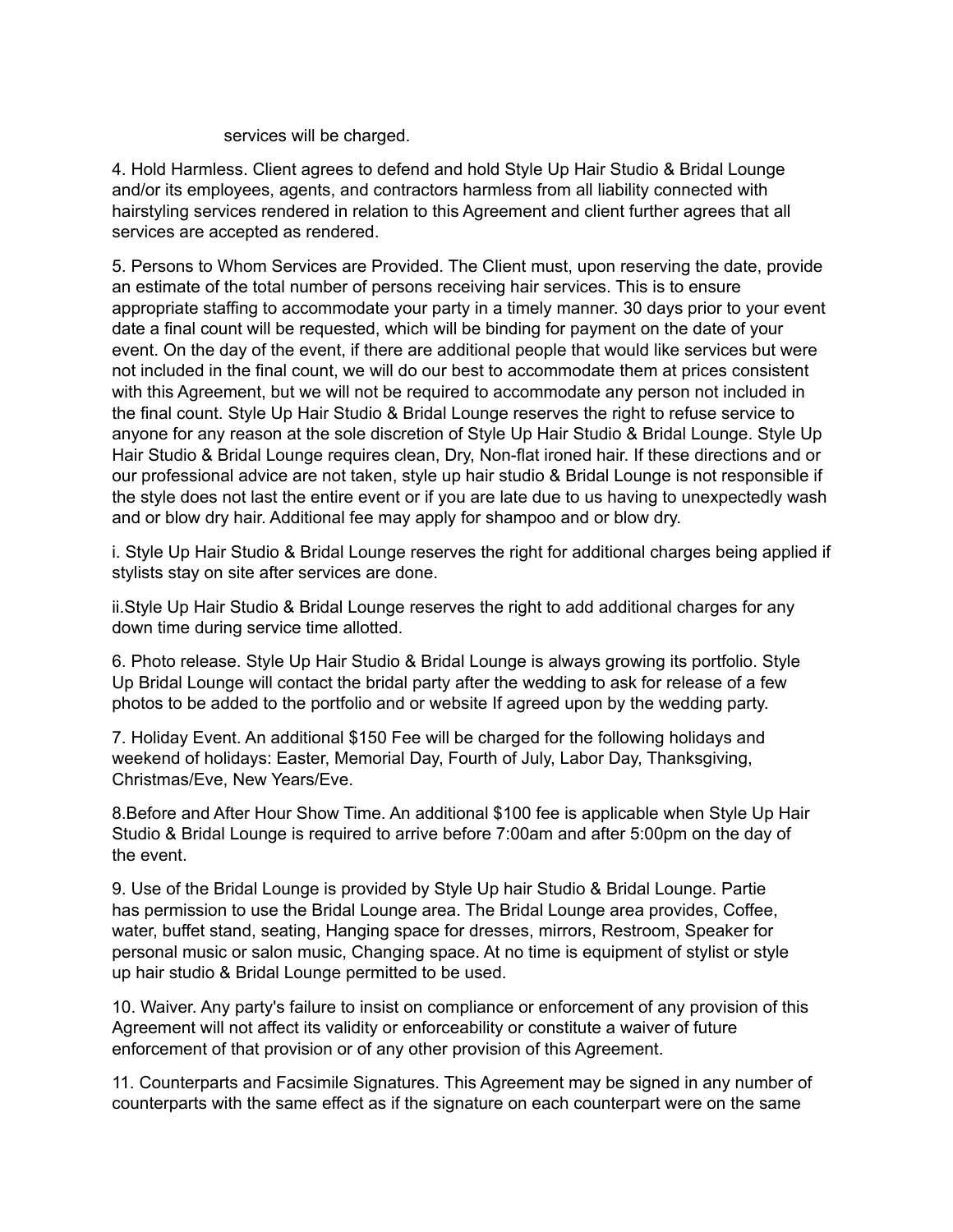instrument. Further, this Agreement may be executed by signatures transmitted via facsimile or email and such copies will be treated as originals.

12. Notices. All notices, demands, and requests relating to the provisions of this Agreement will be in writing and will be deemed given when personally delivered or deposited in the mail, postage prepaid, certified mail, return receipt requested, to the last known address of the parties to whom it is sent.

13. Entire Agreement. This Agreement represents the entire understanding and agreement between the parties with respect to the subject matter and supersedes all prior agreements or negotiations between the parties. This Agreement may be amended, supplemented, or changed only by an agreement in writing and must be signed by the party against whom enforcement of any such amendment is sought.

14. Choice of Law. This Agreement will be governed by and interpreted in accordance with the laws of the State of Michigan. Any action arising out of this Agreement or the relationship between Style Up Hair Studio & Bridal Lounge and Client must be brought in the State of Michigan courts of appropriate venue, or the United States Western District Court sitting in Michigan, and Client hereby consents to and submits to the jurisdiction of such courts.

#### \*Bridal Trial

It is the goal of Style Up Hair Studio & Bridal Lounge to create a timeless custom hair design that you will feel beautiful in and remember forever. The trial run is a key element in the success of your hair design the day of your wedding/event. The first time we meet, the goal is to get to know your style and comfort zones. It is always helpful if you are able to bring some inspirations that describe your style, personality and desires. We will also be discussing the reality of your inspirations taking all elements of design into consideration. We will go through some different styling options and gain confidence in the custom design. Please bring all hair attachments, broaches, flowers, veil, etc. This will also allow us to determine if additional filler air/attachments are needed. The 2nd trial run allows us to perfect the design and make any final tweaks that are necessary. This allows for complete relaxed confidence the day of your wedding/event. Trial runs are not required, but strongly recommended.

#### **Credit Card Information** Visa/ Mastercard/ American Express/ Discover (circle one)

Name (as it appears on card):

Card #:  $\qquad \qquad$  Expiration Date:

Security code:\_\_\_\_\_\_\_\_\_\_\_\_\_\_\_\_Billing Address:\_\_\_\_\_\_\_\_\_\_\_\_\_\_\_\_\_\_\_\_\_\_\_\_\_\_\_\_\_\_\_\_\_\_

| Signature | --<br>odle. |
|-----------|-------------|
|           |             |

By signing, I contract the set of the set of the set of the set of the set of the set of the set of the set of the set of the set of the set of the set of the set of the set of the set of the set of the set of the set of t